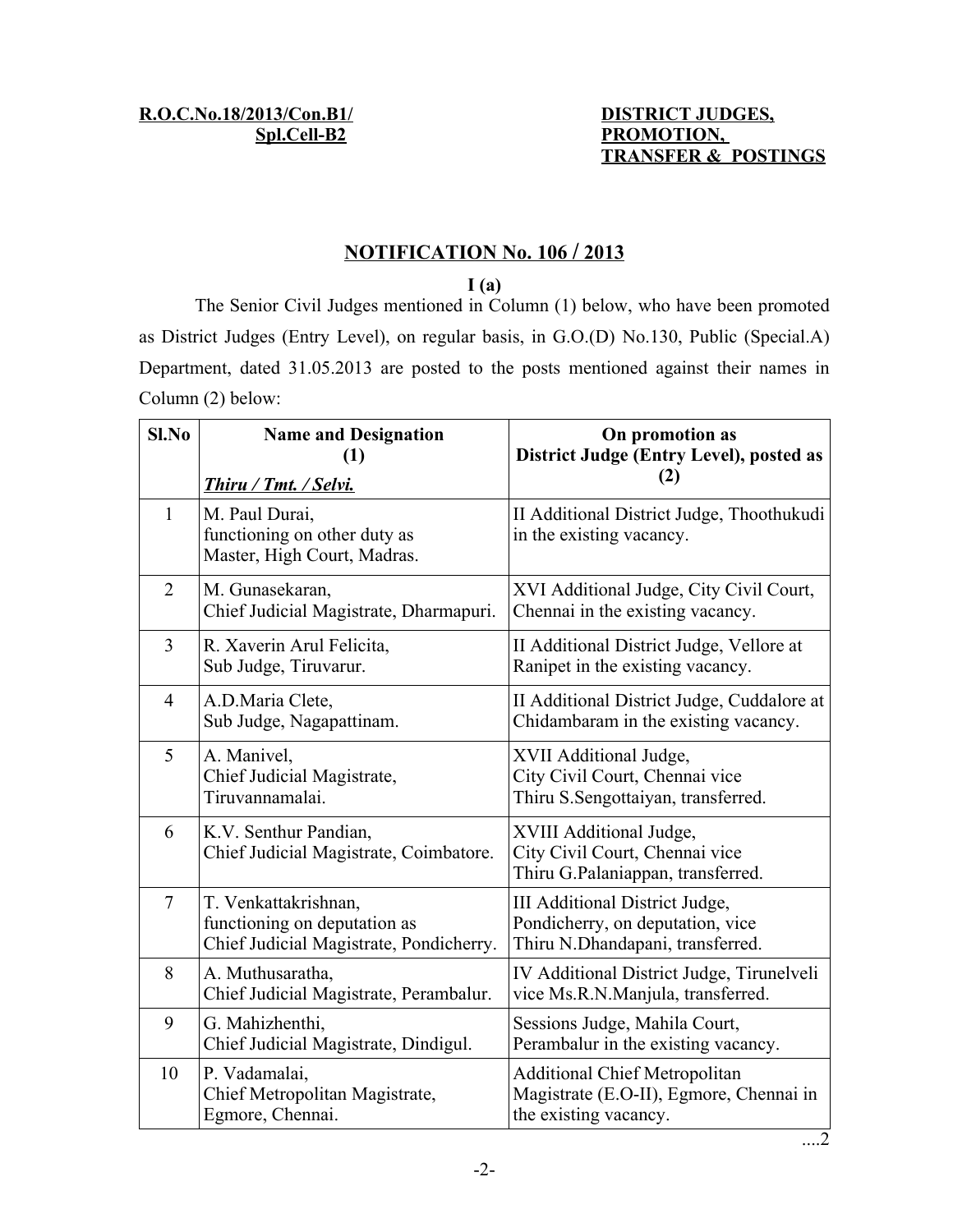| $Sl$ . No | <b>Name and Designation</b><br>(1)<br><b>Thiru / Tmt. / Selvi.</b>     | On promotion as<br>District Judge (Entry Level), posted as<br>(2)                                                      |
|-----------|------------------------------------------------------------------------|------------------------------------------------------------------------------------------------------------------------|
| 11        | P. Mohandoss,<br>Chief Judicial Magistrate,<br>Thanjavur @ Kumbakonam. | II Additional District Judge,<br>Thanjavur in the existing vacancy.                                                    |
| 12        | S. Balarajamanickam,<br>Chief Judicial Magistrate,<br>Tiruchirappalli. | Special District Judge, Special District<br>Court to deal with MCOP Cases,<br>Tiruchirappalli in the existing vacancy. |
| 13        | S. Saravanaperumal,<br>Chief Judicial Magistrate, Madurai.             | VI Additional District Judge, Madurai<br>vice Thiru T.Balakrishnan, transferred.                                       |
| 14        | P. Geethanjali,<br>Chief Judicial Magistrate, Cuddalore.               | III Additional District Judge,<br>Cuddalore at Virudhachalam in the<br>existing vacancy.                               |
| 15        | S. Senthil Kumaresan,<br>Chief Judicial Magistrate, Salem.             | XIX Additional Judge,<br>City Civil Court, Chennai vice<br>Tmt. A.Kayalvizhi, transferred.                             |
| 16        | M. Pitchammal,<br>Chief Judicial Magistrate, Thoothukudi.              | Sessions Judge, Mahila Court, Pudukottai<br>vice Thiru M.Sambasivam, transferred.                                      |

## **I (b)**

Thiru N. Vaithiyanathan, Senior Civil Judge, functioning on deputation in the Puducherry Judicial Service as Sub Judge, Yanam, who has been promoted as District Judge (Entry Level), on regular basis, subject to outcome of the disciplinary proceedings pending against him, in G.O.(D) No.130, Public (Special.A) Department, dated 31.05.2013 is posted as Additional District Judge, Karaikal vice Tmt.R.Margaret Rosaline, transferred.

## **II**

The District Judges mentioned in Column (1) below are transferred and posted to the posts mentioned against their names in Column (2) below:

| Sl.No | <b>Name and Designation</b>                                     | <b>Transferred and posted as</b>                                                                       |
|-------|-----------------------------------------------------------------|--------------------------------------------------------------------------------------------------------|
|       | Thiru / Tmt. / Selvi.                                           |                                                                                                        |
|       | M. Sambasivam,<br>Sessions Judge,<br>Mahila Court, Pudukkottai. | XIV Additional Judge (CBI Cases),<br>City Civil Court, Chennai vice<br>Thiru K.Paramaraj, transferred. |

....3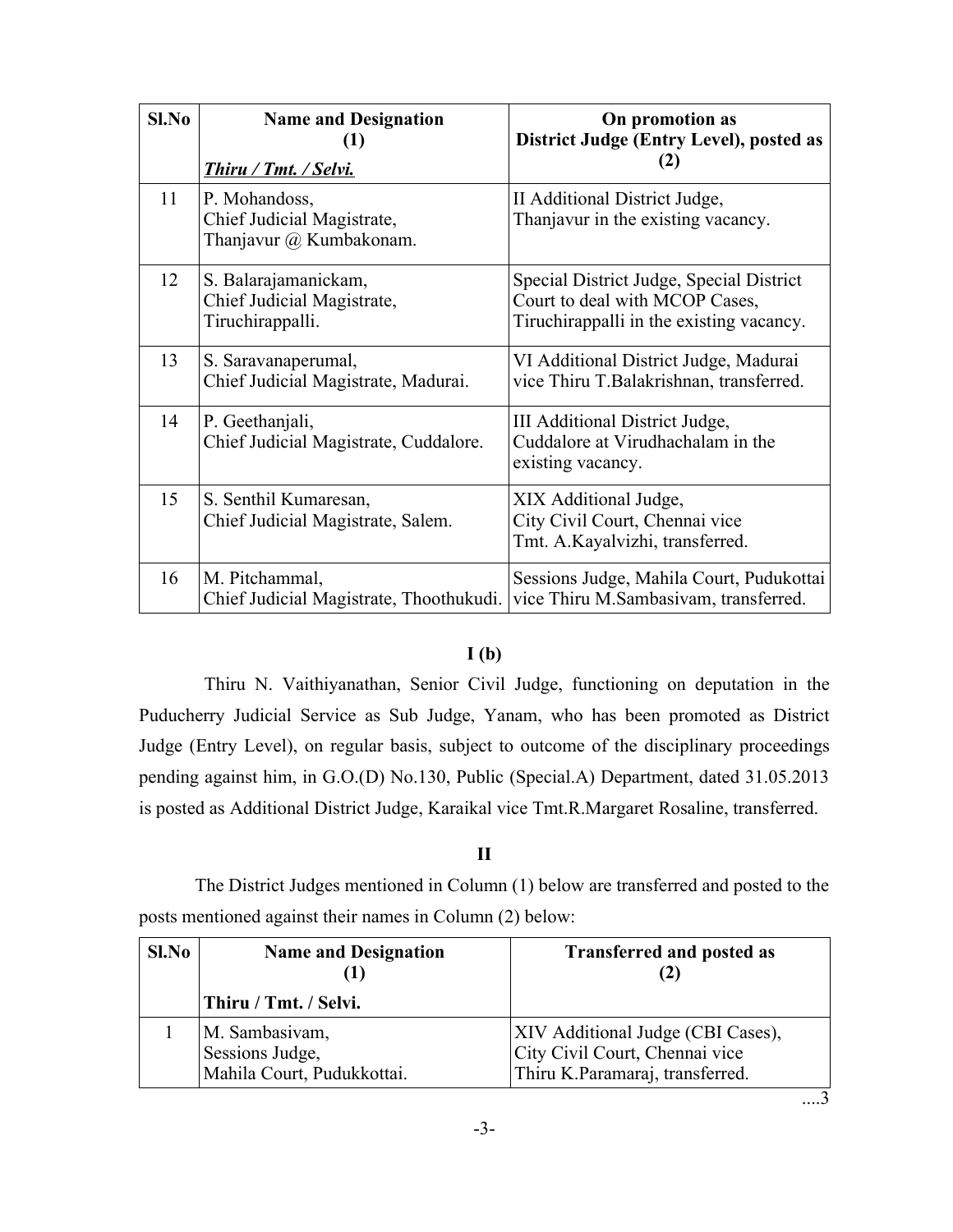| Sl.No          | <b>Name and Designation</b>                                                     | <b>Transferred and posted as</b>                                                            |
|----------------|---------------------------------------------------------------------------------|---------------------------------------------------------------------------------------------|
|                | (1)                                                                             | (2)                                                                                         |
|                | Thiru / Tmt. / Selvi.                                                           |                                                                                             |
| $\overline{2}$ | K.Paramaraj,<br>XIV Additional Judge (CBI Cases),<br>City Civil Court, Chennai. | XIII Additional Judge (CBI Cases),<br>City Civil Court, Chennai in the existing<br>vacancy. |
| $\overline{3}$ | S.Somasekaran,<br>X Additional Judge,<br>City Civil Court, Chennai.             | II Additional Judge,<br>City Civil Court, Chennai in the existing<br>vacancy.               |
| $\overline{4}$ | N.Rajasekar,<br>VII Additional Judge,<br>City Civil Court, Chennai.             | III Additional Judge,<br>City Civil Court, Chennai in the existing<br>vacancy.              |
| 5              | G.Palaniyappan,<br>XVIII Additional Judge,<br>City Civil Court, Chennai.        | VII Additional Judge,<br>City Civil Court, Chennai vice<br>Thiru N.Rajasekar, transferred.  |
| 6              | S.Sengottaiyan,<br>XVII Additional Judge,<br>City Civil Court, Chennai.         | X Additional Judge,<br>City Civil Court, Chennai vice<br>Thiru S.Somasekaran, transferred.  |
| $\tau$         | A.Kayalvizhi,<br>XIX Additional Judge,<br>City Civil Court, Chennai.            | XV Additional Judge,<br>City Civil Court, Chennai in the existing<br>vacancy.               |
| 8              | M.Jothiraman,<br>IV Additional District Judge,<br>Madurai.                      | I Additional District Judge, Madurai in the<br>existing vacancy.                            |
| 9              | M.Suresh Vishwanath,<br>V Additional District Judge, Madurai.                   | IV Additional District Judge, Madurai vice<br>Thiru M.Jothiraman, transferred.              |
| 10             | T.Balakrishnan,<br>VI Additional District Judge,<br>Madurai.                    | V Additional District Judge, Madurai vice<br>Thiru M.Suresh Viswanath, transferred.         |
| 11             | R.N.Manjula,<br>IV Additional District Judge,<br>Tiruneveli.                    | III Additional District Judge, Tiruneveli in<br>the existing vacancy.                       |